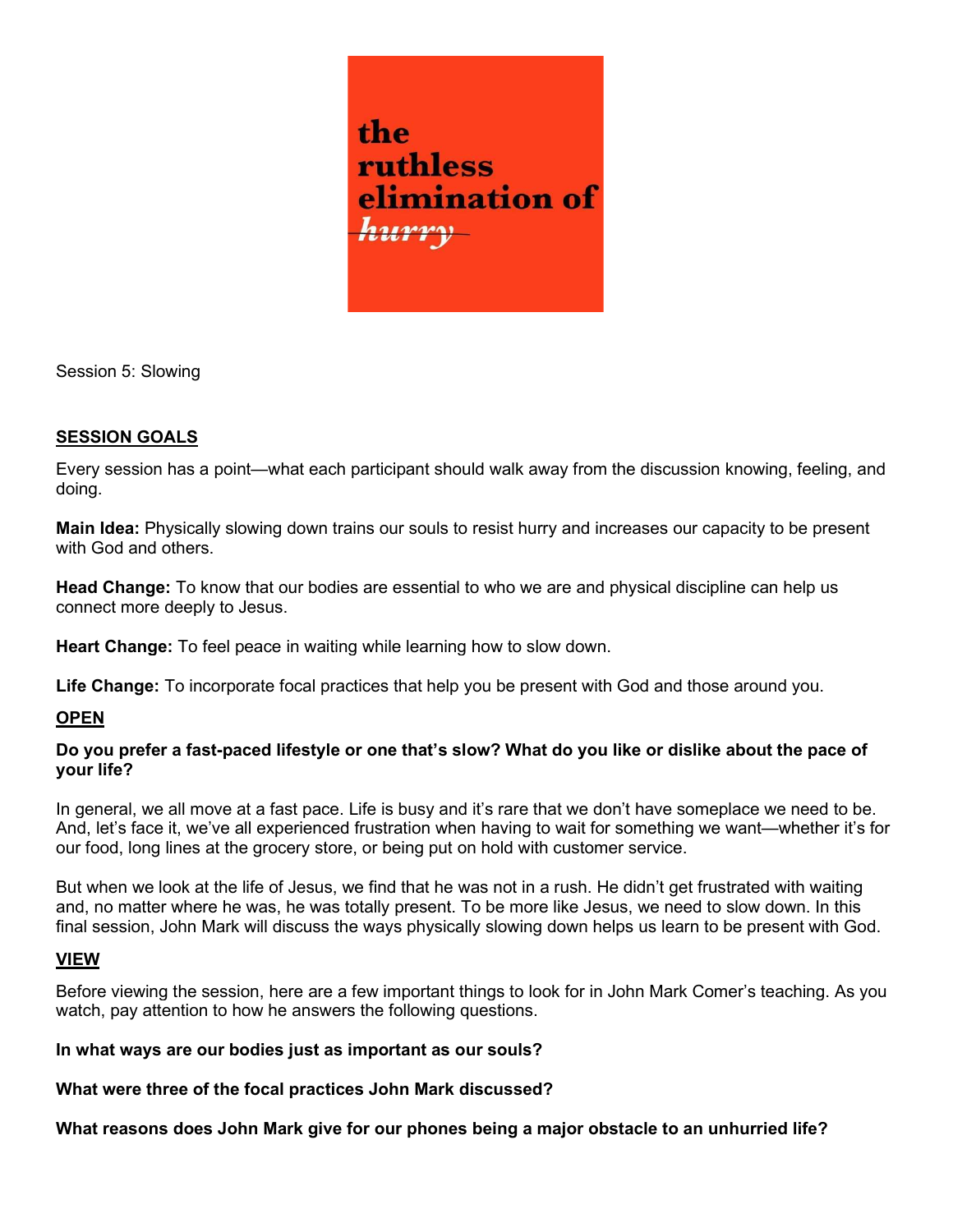# Watch Session 5: Slowing (14 minutes).

### REVIEW

John Mark started the session with the Hebrew word for "soul": *nephesh*. It describes the entirety of a person, including their soul and body. This definition is different from our cultural idea that our souls—our "true" essence—have no real connection to our bodies.

How would you define a soul? Why do you think it's important to understand that God cares about our whole person, body, and soul?

You are not a soul with a body. In many ways, you are your body. For this reason, it is essential that we offer our physical activity to God. What do you think it looks like to, as Romans 12:1 says, present your body to God as a sacrifice?

If we want to resist hurry, we will have to physically slow down. John Mark defined "slowing" as "cultivating patience by deliberately choosing to place ourselves in positions where we simply have to wait." What makes slowing down difficult for you? Do you think there could be benefits to slowing down?

John Mark mentioned multiple practical ways we can incorporate slowing into our lives. One way to begin the journey of slowing down is to change our relationship to our phones. On a typical day, how often do you fill your "empty" time with checking notifications, talking and texting on the phone, or watching television?

Many of us have an unhealthy relationship with our phones. John Mark encouraged us to "parent our phones" or put our phones "to bed." In what ways could a "dumb phone"—a phone without apps or constant access to the internet—help break our dependence on our screens? What worries you about turning off your notifications?

#### What would it look like for you to parent your phone more effectively?

John Mark encouraged us to find a focal practice like painting, playing music, gardening, or exercising to counter our digital distractions and multi-tasking. These practices help us center our minds and attention while grounding ourselves in the moment. What is a focal practice you could incorporate into your current lifestyle? What would it take for you to begin this focal practice within the next week?

By learning how to be present in the moment and centering our attention through focal practices, we can also increase our soul's capacity to be present to God in prayer. Is it difficult for you to remain present during prayer? What distractions grab your attention the most?

### Which could focal practices improve your prayer life? What would it look like to implement those practices into your daily life?

#### BIBLE EXPLORATION

Sometimes we're put in situations that force us to slow down and wait. When slowing down is the only option, it can have a great impact on our ability to remain patient. Read James 5:7–8.

Farmers have to wait for rain without any guarantee of when it will come. Their entire livelihoods hang on something they cannot control. What need in your life is beyond your control? What would it look like to be present with God rather than spending energy worrying about the future while you wait?

In many cases, waiting patiently is hard because we have no idea how long we'll be waiting. But just like the farmer knows it will rain at some point, we know that God will come through for us in our waiting. How have you typically responded to God's timing in the past? In what ways does God's timing help us learn to slow down?

James reminds us to be patient by strengthening our hearts because Christ's return is coming sooner than we think. But, for many of us, it seems like God is slow in returning. (Second Peter 3:9 can be helpful if you find